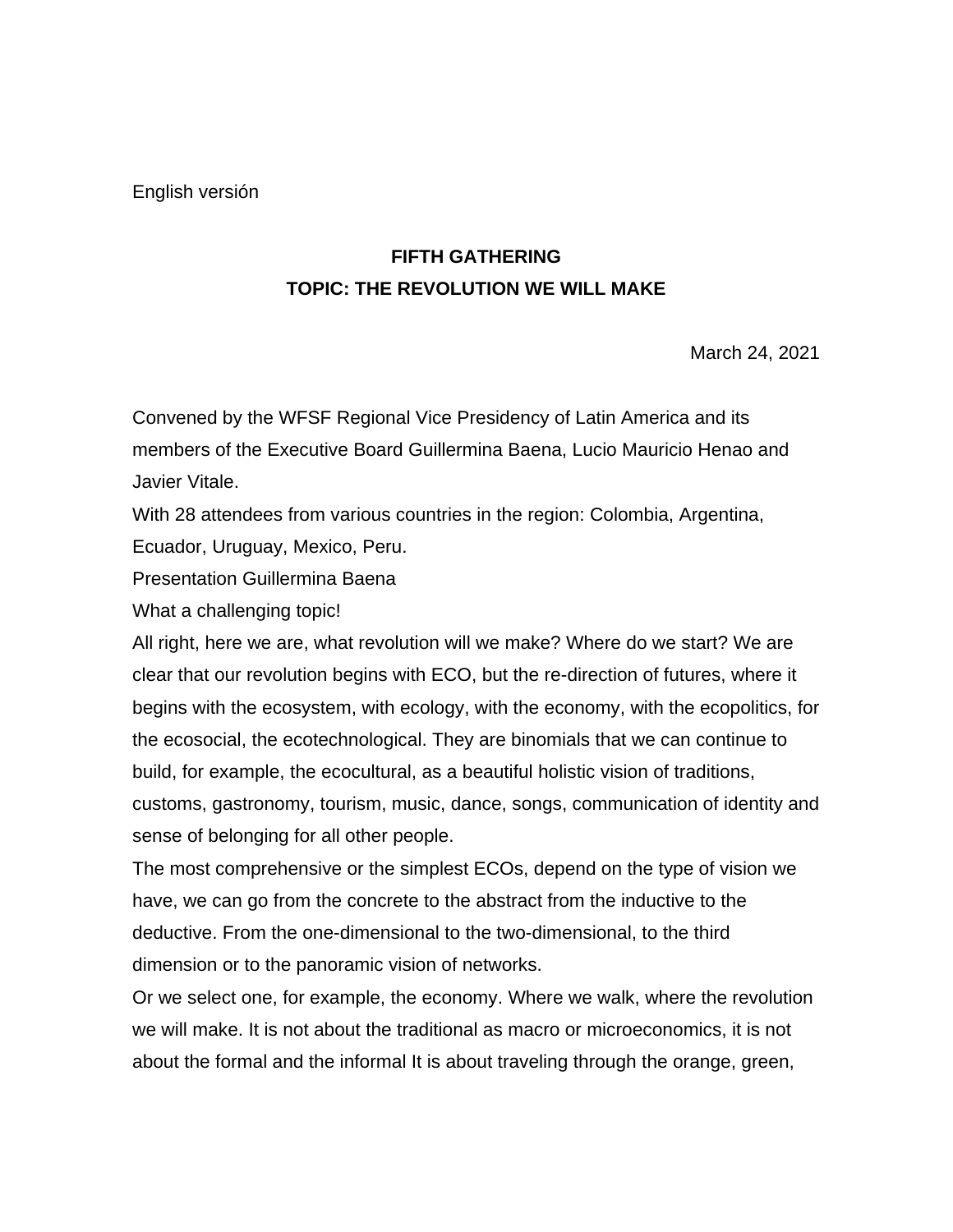circular, behavioral, silver, so many issues and so many needs and demands all urgent and necessary for immediate attention.

And then what should we cover, challenges or strategies? Writing a story whose imminent need for change is a primary matter of immediate attention, we know that we can no longer return to the past, nothing is the same anymore, that we do not aspire to a supposed normality that was only routine, that now we have the ability to anticipate and we know that worse situations may come to the one we live in. In other words, we know that despite having experienced a catastrophic scenario it can still be worse. For example, an imminent collision, that is, a conflict of ideas, principles and interests caused by the situation of socio-political polarization that is occurring in many countries. When we think that we have reached the climax, it turns out that it could be even worse, reaching a collapse where destruction occurs, the ruin of an institution, system, structure or whatever has been built for a long time, a lot of blood, a lot of tears.

The revolution that we will make must be clear that it is not an evolution in a circle to return to the same point, it must not be the mechanical vision of turning and returning on the same axis. Neither it is just a stirring or stirring action or effect. The revolution that we will make is transformation-action, it is the hope of a rapid and profound change that must have the potential to change the course of history. If we want to solve it we require proposals and answers, welcome to it.

#### INTRODUCTION TO THE TOPIC LUCIO HENAO

In a recent book called Revolutions, it is explained that during twelve thousand years of human history there have been thirteen revolutions where history has been built, but the revolution is missing that we will make the prospect to take action.

We start from ECO our house, and three possible actions around the word CHANGE

1- Reinforcing what exists to give additional strength or new resources to what is already coming

2. Reform remains the status quo, remains in some way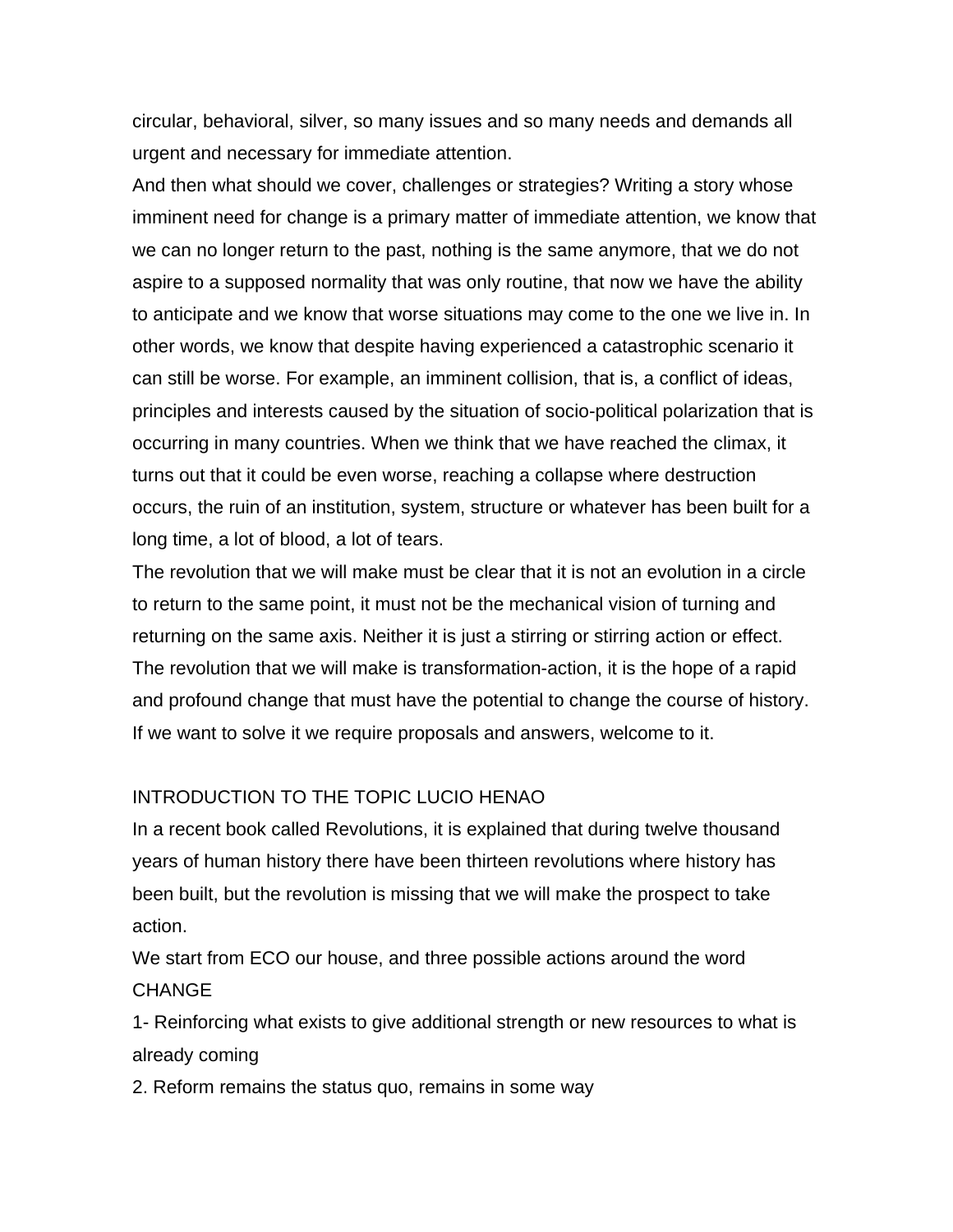3. Redeploy the resources we have, we reconsider, we intend to do things like revolution

Our future is compromised with what we did yesterday. Two questions are proposed for the discussion

1- What would you change

2. What would you keep

PLENARY RESULTS

The plenary results emphasized:

#### WHAT WOULD WE CHANGE?

 $\Box$  Everything that impedes the quality of life

 $\Box$  The elements that prevent the development of the prospective

 $\Box$  Leading the future, including people, democratize access to knowledge, nurture new generations of hope, decolonize, demystify, that people understand the value of foresight

 $\Box$  Make a revolution in language

 $\Box$  Change the conditions imposed by the pandemic and make inclusion a requirement, even with new methods

 $\Box$  That there are no social classes or the escalation of values that gives priority to things that do not have it

 $\Box$  The first revolution is that of ourselves, our expressions as inclusive beings, with emotions. Start with young children communication and listening must be assertive

 $\Box$  Mental health as a priority

 $\Box$  Education and innovation within a humanistic field

 $\Box$  The Latin American region is the best endowed in resources but we have to look for the areas where we no longer have a choice, either we change or we do not survive

 $\Box$  The scenario of no change- The need to change was imposed but has been promoted

 $\Box$  Change in the perception of older people towards young people and vice versa Avoid linear reading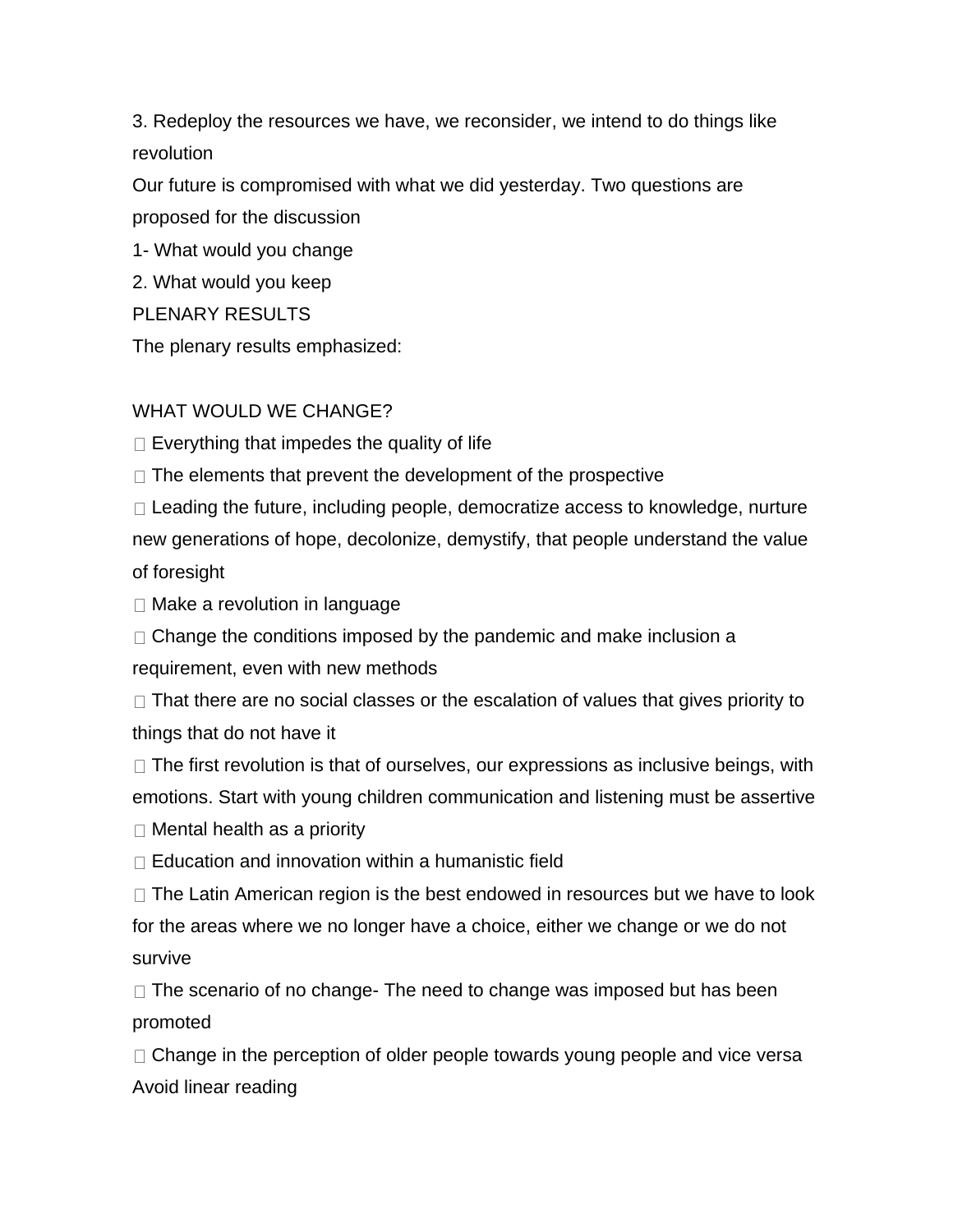□ Looking at each other to reach out

 $\Box$  Maybe the children have the answer they teach us every day

 $\Box$  Change blind spots and attack other beings

 $\Box$  Change the economic system with its inequalities

 $\Box$  Education at all levels, involving all actors in daily life

 $\Box$  The only revolution with impact would be its own accompanied by collective proposals to give it a shared meaning

 $\Box$  The ability to influence the future but when it arrives there is the possibility of knowing what we want to change and what we want to keep

 $\Box$  We have consumed the basics that we need but we buy things that we do not use, energy consumption, materials caused by the markets.

 $\Box$  The change through each human being responsible for his actions and through his behavior in the environment

 $\Box$  Change the meaning of the scale of values that measures power and success

□ Responsible position to care for himself and other people.

 $\Box$  Possibility to choose

 $\Box$  You do not separate the human being from nature

 $\Box$  The worst that can happen to us is to return to the abnormality that we try to normalize

 $\Box$  The part of technological revolutions where we are actors of change

 $\Box$  Only with another I can do more, but if he calls another, and then another then we have the power

□ Open a common communication channel, a common culture. A common language at all levels, in all countries, easy to communicate globally.

 $\Box$  Maintain the cultural diversity of all our Latin American countries. A single economic system and the diversity of social practices.

## WHAT WOULD WE KEEP?

 $\Box$  Ask ourselves where we are and where we are going

□ Maintain the right to education that generates better living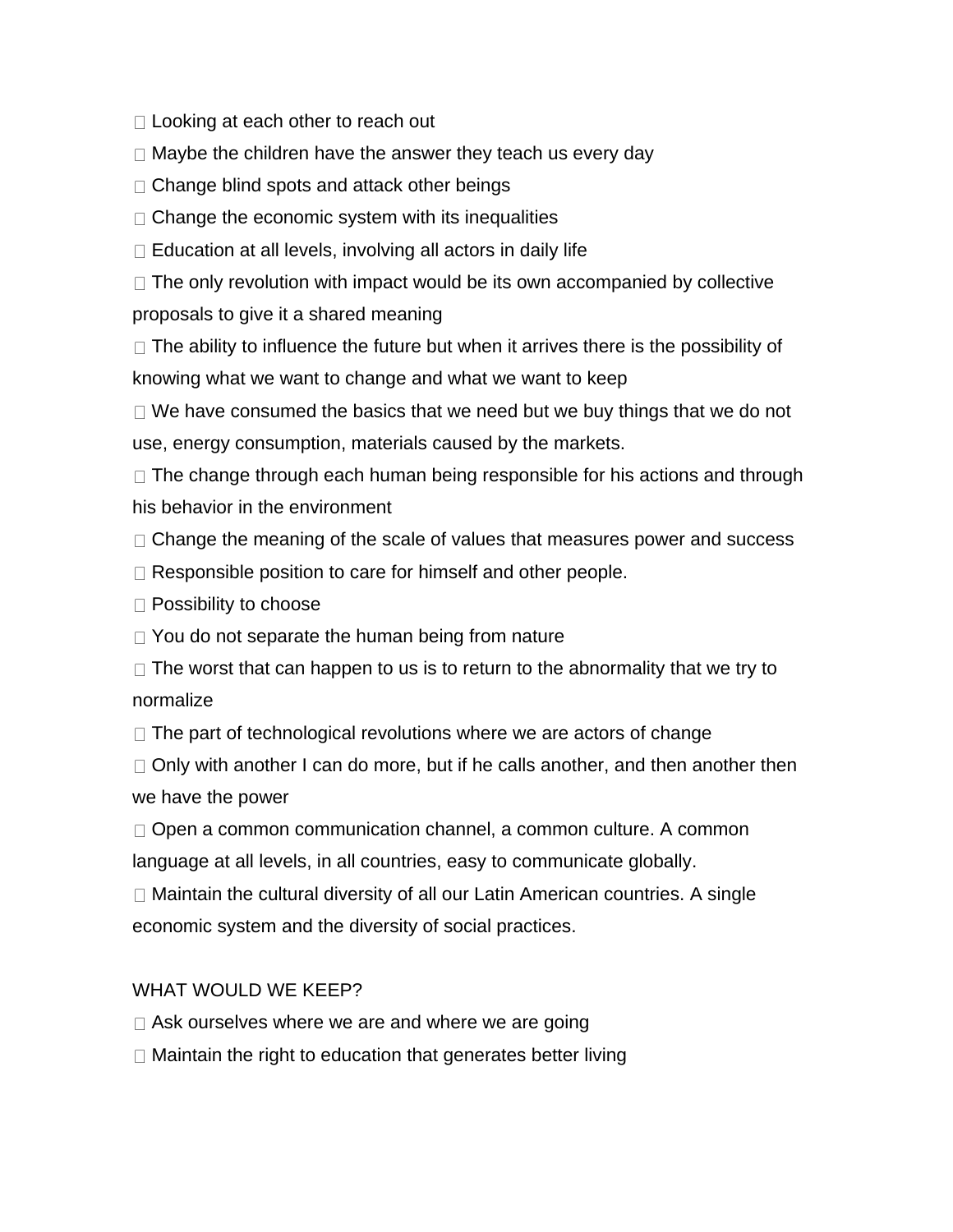$\Box$  Preserve the cultural diversity of knowledge and knowledge that shows us other realities

- $\Box$  Keep the magic moments
- □ Maintain social media as collaboration and use it responsibly
- □ Maintain friendships
- $\Box$  The current job is a revolution
- □ We will all have to adapt
- $\Box$  The motivation that moves us to do things
- $\Box$  Maintain the passion for the essential, for the amazement
- $\Box$  Do not change knowledge, digitization, systems
- $\Box$  Being able to keep someone to talk to
- $\Box$  We cannot make changes alone, we have to make them together
- $\Box$  Dreams that have always been goals
- $\Box$  Focusing on our change is respecting that of the other

## **ASSISTANTS**

- 1. Francisco Soria,
- 2. Rosa Alegría
- 3. Mará Inés Vollner
- 4. Erika Peña
- 5. Martha Jaramillo
- 6. Marco Vinicio Guzmán
- 7. Alethia Montero Baena
- 8. Pablo Andrés Curarello
- 9. Gema Puig
- 10.Hilda Bustamante
- 11.Jonathan Marcelo Farfán
- 12.José Eleazar Hernández Agripín
- 13.Alejandro Martínez Lucio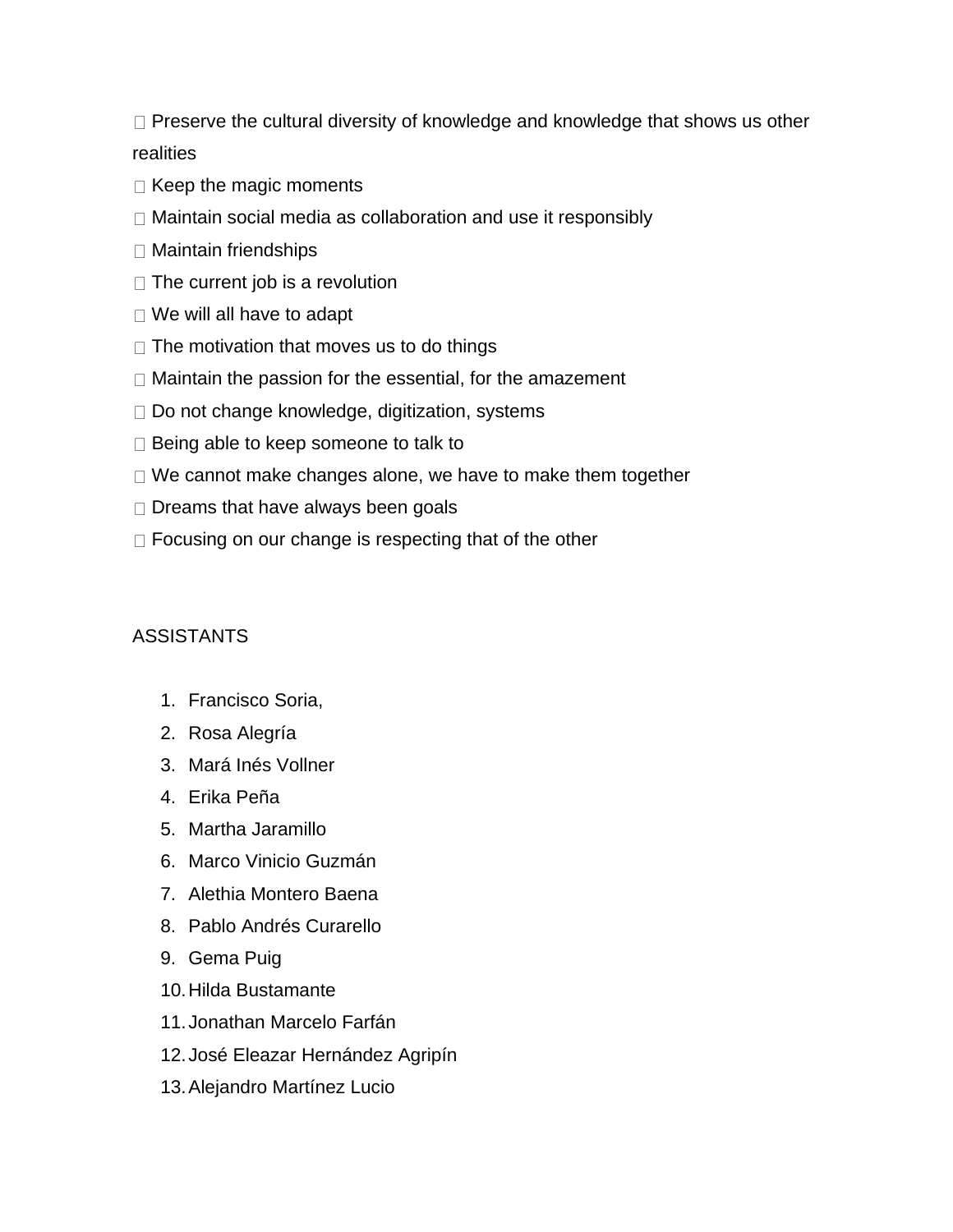- 14.Diego Coca
- 15.José Luis Ramírez
- 16.Alain Villanueva
- 17.Marina Vanesa Torres
- 18.Susana Cooper,
- 19.Lydia Garrido
- 20.Yesid Bernal
- 21.Sergio Montero
- 22.Javier Vitale
- 23.Lucio Henao
- 24.Guillermina Baena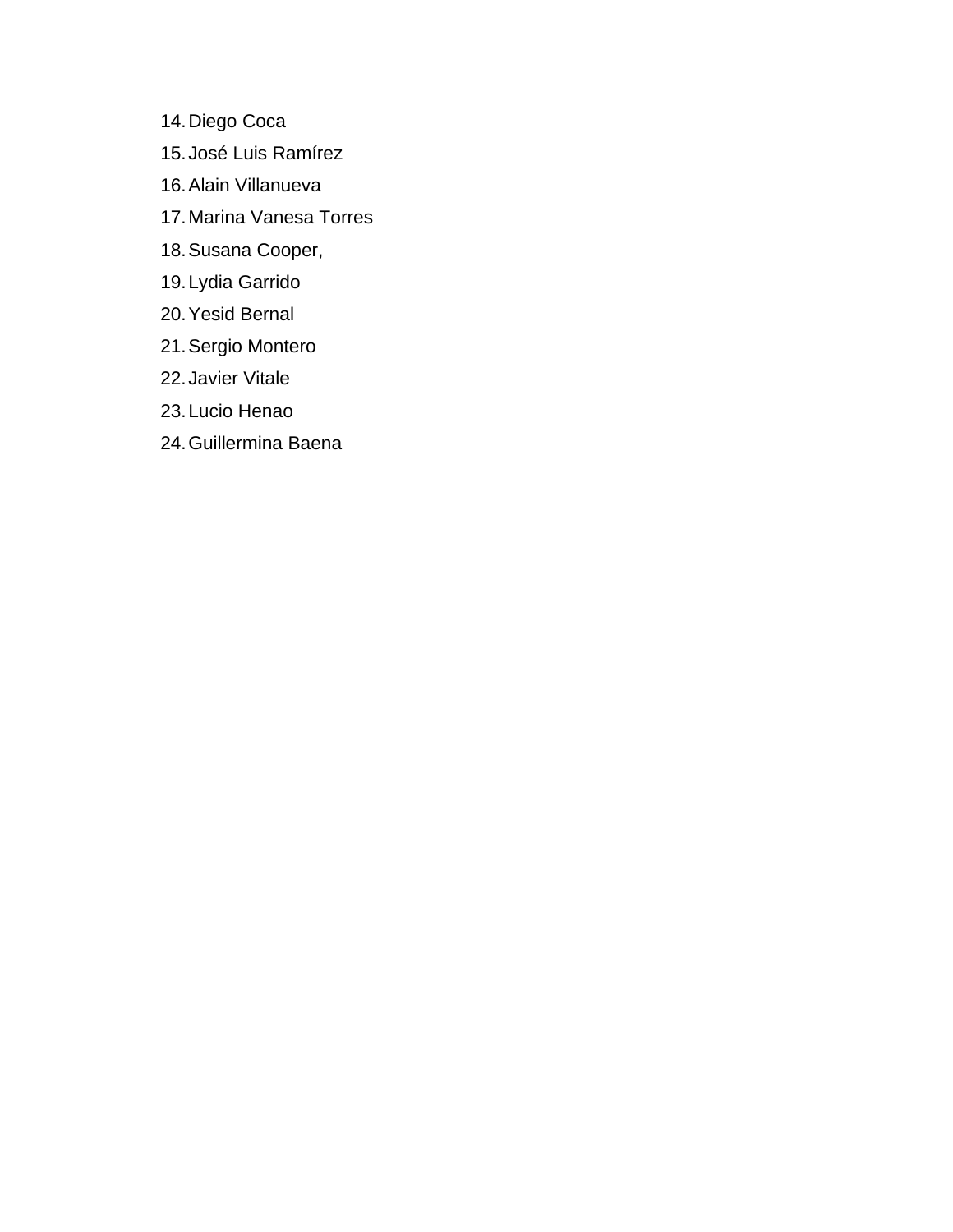#### **QUINTO GATHERING**

# **TEMA: LA REVOLUCIÓN QUE HAREMOS**

24 de marzo de 2021

Convocado por la vicepresidencia regional de América latina y sus miembros de la Junta de Gobierno Guillermina Baena, Lucio Mauricio Henao y Javier Vitale.

Con 28 asistentes de diversos países de la región: Colombia, Argentina, Ecuador, Uruguay, México, Perú.

## **Presentación Guillermina Baena**

¡Vaya tema desafiante!

Muy bien, aquí estamos, ¿qué revolución haremos?, ¿por dónde empezamos?, tenemos claro que nuestra revolución empieza por ECO, pero la re-dirección de futuros por dónde empieza por el ecosistema, por la ecología, por la economía, por la ecopolítica, por lo ecosocial lo ecotecnológico. Son binomios que podemos seguir construyendo, por ejemplo, lo ecocultural, como hermosa visión holística de tradiciones, costumbres, gastronomía, turismo, música, danza, cantos, comunicación de identidad y sentido de pertenencia para todos los demás pueblos.

Los ECO más abarcadores o los más simples, dependen del tipo de visión que tengamos, podemos ir de lo concreto a lo abstracto de lo inductivo a lo deductivo. De lo unidimensional a lo bidimensional, a la tercera dimensión o a la visión panorámica de redes.

O bien seleccionamos una, por ejemplo, la economía. Por dónde caminamos, por dónde la revolución que haremos. No se trata de la tradicional como macro o microeconomía, no se trata de la formal y de la informal Se trata de transitar por la economía naranja, la verde, la circular, la del comportamiento, la plateada, tantos temas y tantas necesidades y demandas todas urgentes y necesarias de atención inmediata.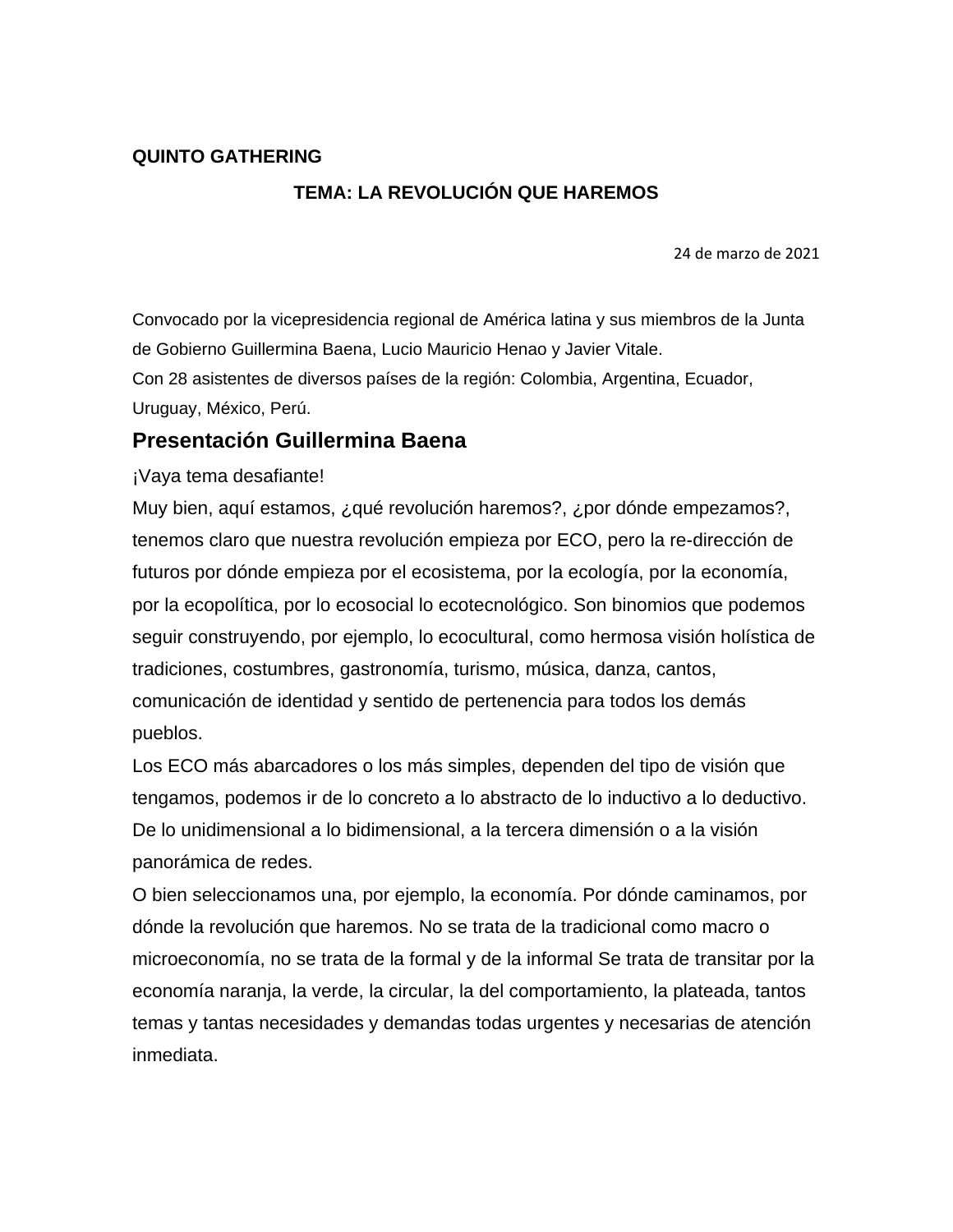Y luego qué debemos abarcar, retos o estrategias. Escribir una historia cuya inminente necesidad de cambio es asunto primario de atención inmediata, sabemos que ya no podemos regresar al pasado, ya nada es igual, que no aspiramos a una supuesta normalidad que solo era rutina, que ahora tenemos la capacidad de anticipar y sabemos que pueden venir situaciones peores a la que vivimos. O sea, sabemos que a pesar de haber vivido un escenario catastrófico todavía puede estar peor. Por ejemplo, una inminente colisión, esto es, una pugna de ideas, principios y de intereses provocada por la situación de polarización sociopolítica que se está presentado en muchos países. Cuando ya pensamos que llegamos al climax resulta que aún puede estar peor, llegar a un colapso donde se da la destrucción, la ruina de una institución, sistema, estructura o lo que se haya construido durante mucho tiempo, mucha sangre, muchas lágrimas. La revolución que haremos debe tener claro en que no es una evolución en círculo para regresar al mismo punto, no debe ser la visión mecánica de girar y regresar sobre el mismo eje. Tampoco solo una acción o efecto de revolver o revolverse. La revolución que haremos es transforma-acción, es la esperanza de un cambio rápido y profundo que ha de tener el potencial de cambiar el rumbo de la historia. Si queremos resolverlo requerimos de propuestas y respuestas, bienvenidos a ello.

#### INTRODUCCIÓN AL TEMA LUCIO HENAO

En reciente libro llamado Revoluciones se explica que durante doce mil años de la historia humana ha habido trece revoluciones donde se ha construido la historia, pero falta la revolución que haremos la prospectiva para pasar a la acción. PartImos de ECO nuestra casa, y tres acciones posibles alrededor de la palabra CAMBIO

- 1- Re forzamiento lo que existe darle fuerza adicional o nuevos recursos a lo que ya viene
- 2. Re forma permanece el stato quo, se mantiene de laguna manera
- 3. Re despliegue los recursos que tenemos los volvemos a considerar pretendemos hacer cosas como la re volución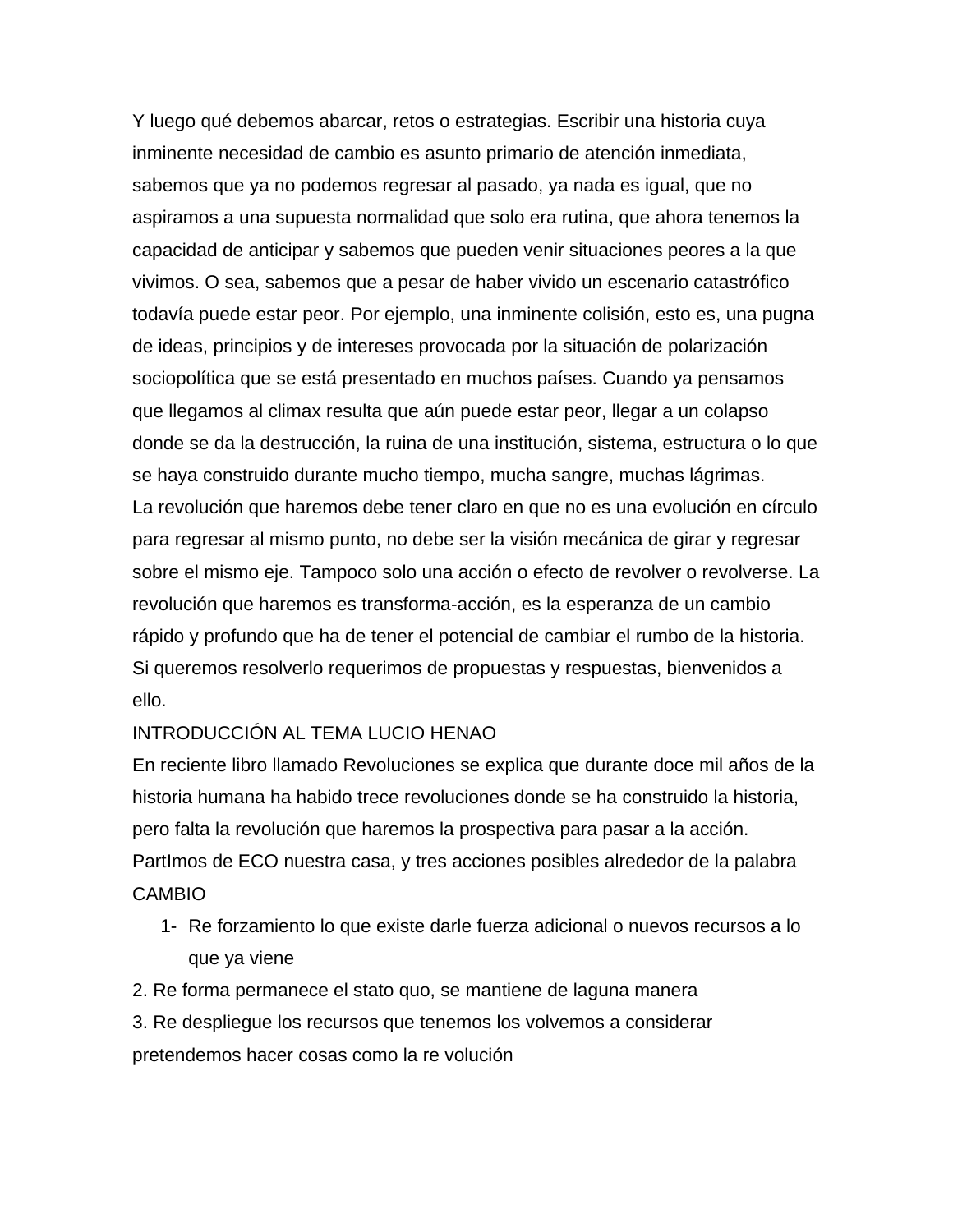Nuestro futuro está comprometido con lo que hicimos ayer. Para la discusión se proponen dos preguntas

- 1- Que cambiarías
- 2. Qué mantendrías

## RESULTADOS PLENARIA

Los resultados de la plenaria enfatizaron:

## ¿QUE CAMBIARÍAMOS?

- $\triangleright$  Todo lo que impida la calidad de vida
- $\triangleright$  Los elementos que impiden desarrollar la prospectiva
- $\triangleright$  Liderar el futuro incluyendo a la gente democratizar el acceso a los saberes, Nutrir a las nuevas generaciones de esperanza, descolonizar, desmitificar, que la gente comprenda el valor de la prospectiva
- > Hacer una revolución en el lenguaje
- $\triangleright$  Cambiar las condiciones que ha impuesto la pandemia y poner como requisito la inclusión aunque sea con nuevos métodos
- $\triangleright$  Que no existan las clases sociales ni la escalada de valores que da prioridad a cosas que no la tienen
- $\triangleright$  La primera revolución es la de nosotros mismos nuestras expresiones como seres incluyentes, con emociones. Empezar con los niños pequeños comunicación y escucha deben ser asertivas
- $\triangleright$  Salud mental como prioridad
- Educación e innovación dentro de un ámbito humanista
- La región latinoamericana es la mejor dotada en recursos pero tenemos que buscar las áreas donde ya no tenemos opción o cambiamos o no sobrevivimos
- El escenario del no cambio- Se impuso la necesidad de cambiar pero ha sido impulsada
- Cambio en la percepción de la gente mayor hacia los jóvenes y viceversa Evitar la lectura lineal
- Mirarse uno a otro para tenderse la mano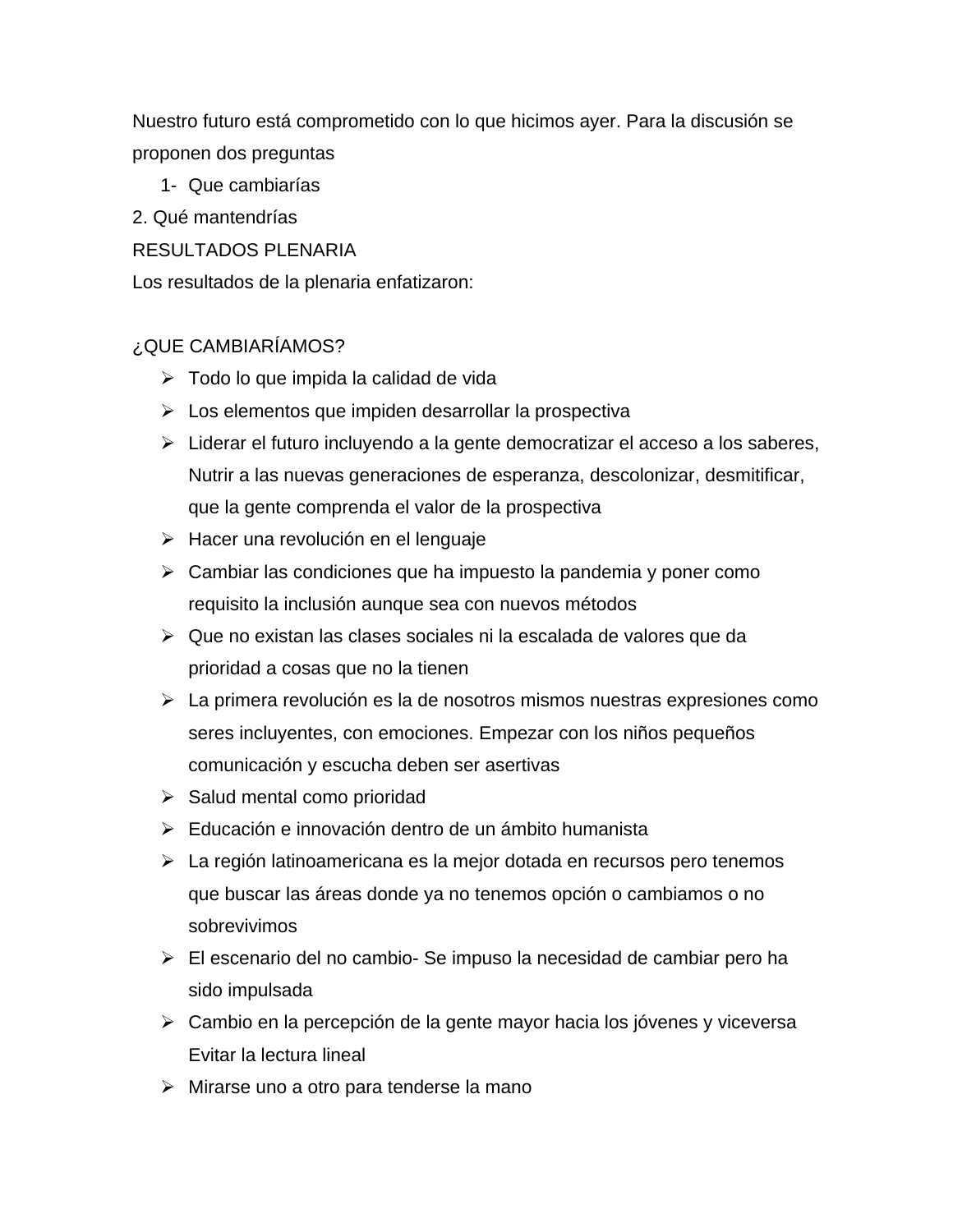- Tal vez los niños tengan la respuesta ello nos enseñan todos los días
- $\triangleright$  Cambiar los puntos ciegos y el atentado contra otros seres
- Cambiar el sistema económico con sus desigualdades
- Educación en todos los niveles, que participen todos los actores de la vida cotidiana
- La única revolución con incidencia sería la propia acompañada de propuestas colectivas para darle un sentido compartido
- La capacidad de incidir en el futuro pero cuando va llegando está la posibilidad de saber lo que queremos cambiar y lo que queremos conservar
- $\triangleright$  Hemos consumido lo básico que necesitamos pero compramos cosas que no utilizamos, consumo de energía, de materias provocado pro los mercados.
- $\triangleright$  El cambio por medio de cada ser humano responsable de sus actos y por medio de su comportamiento en el entorno
- $\triangleright$  Cambiar le significado de la escala de valores que mide poder y éxito
- Posición responsable frenet al cuidado de sí mismo y de las demás personas.
- $\triangleright$  Posibilidad de elegir
- $\triangleright$  No separas el ser humano de la naturaleza
- Lo peor que nos puede pasar es volver a la *anormalidad* que tratamos de normalizar
- La parte de las revoluciones tecnológicas donde seamos actores del cambio
- $\triangleright$  Solo con otro puedo más, pero si ese llama a otro, y luego a otro entonces tenemos el poder
- $\triangleright$  Abrir un canal de comunicación común, una cultura común, Un idioma común a todos los niveles, en todos los países, facilidad para comunicarnos a nivel global.
- Mantener la diversidad cultural de todos nuestros países de América Latina. Un solo sistema económico y la diversidad de prácticas sociales.

¿QUÉ MANTENDRÍAMOS?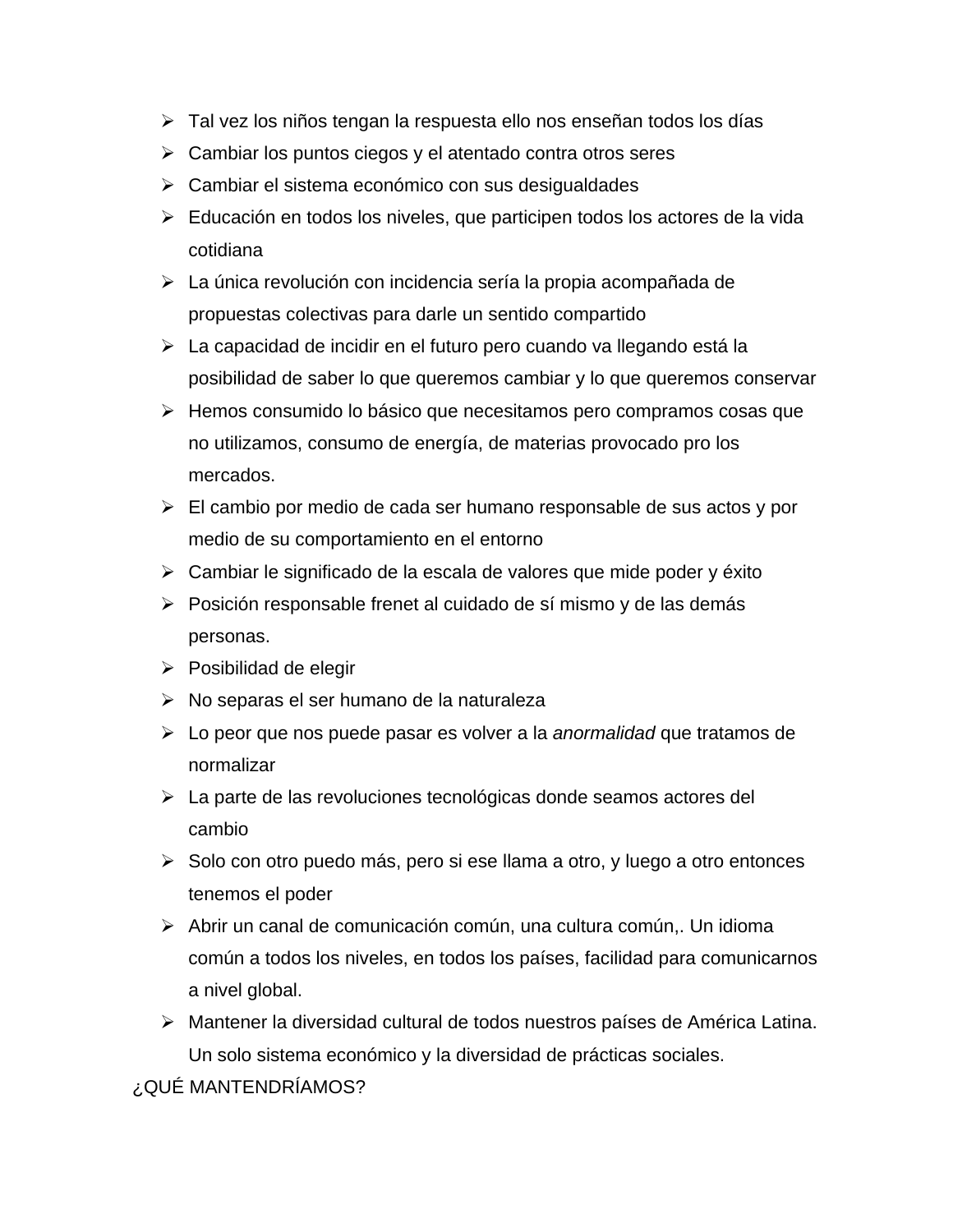- Preguntarnos el dónde estamos y hacia dónde vamos
- Mantener el derecho a la educación que genere el vivir mejor
- $\triangleright$  Conservar la diversidad cultural de saberes y conocimientos que nos muestran otras realidades
- Mantener los momentos mágicos
- Mantener las redes sociales como colaboración y usarlas de forma responsable
- $\triangleright$  Mantener las amistades
- El trabajo actual es una revolución
- Todos tendremos que adaptarnos
- La motivación que nos mueve a hacer cosas
- $\triangleright$  Mantener la pasión por lo esencial, por el asombro
- $\triangleright$  No cambiar el conocimiento, la digitalización, los sistemas
- $\triangleright$  Poder conservar alguien con quien platicar
- $\triangleright$  Los cambios no los podemos hacer solos, los tenemos que hacer juntos
- Los sueños que eran metas desde siempre
- $\triangleright$  Enfocarse en nuestro cambio es respetar al del otro

#### **ASISTENTES**

- 1. Francisco Soria,
- 2. Rosa Alegría
- 3. Mará Inés Vollner
- 4. Erika Peña
- 5. Martha Jaramillo
- 6. Marco Vinicio Guzmán
- 7. Alethia Montero Baena
- 8. Pablo Andrés Curarello
- 9. Gema Puig
- 10.Hilda Bustamante
- 11.Jonathan Marcelo Farfán